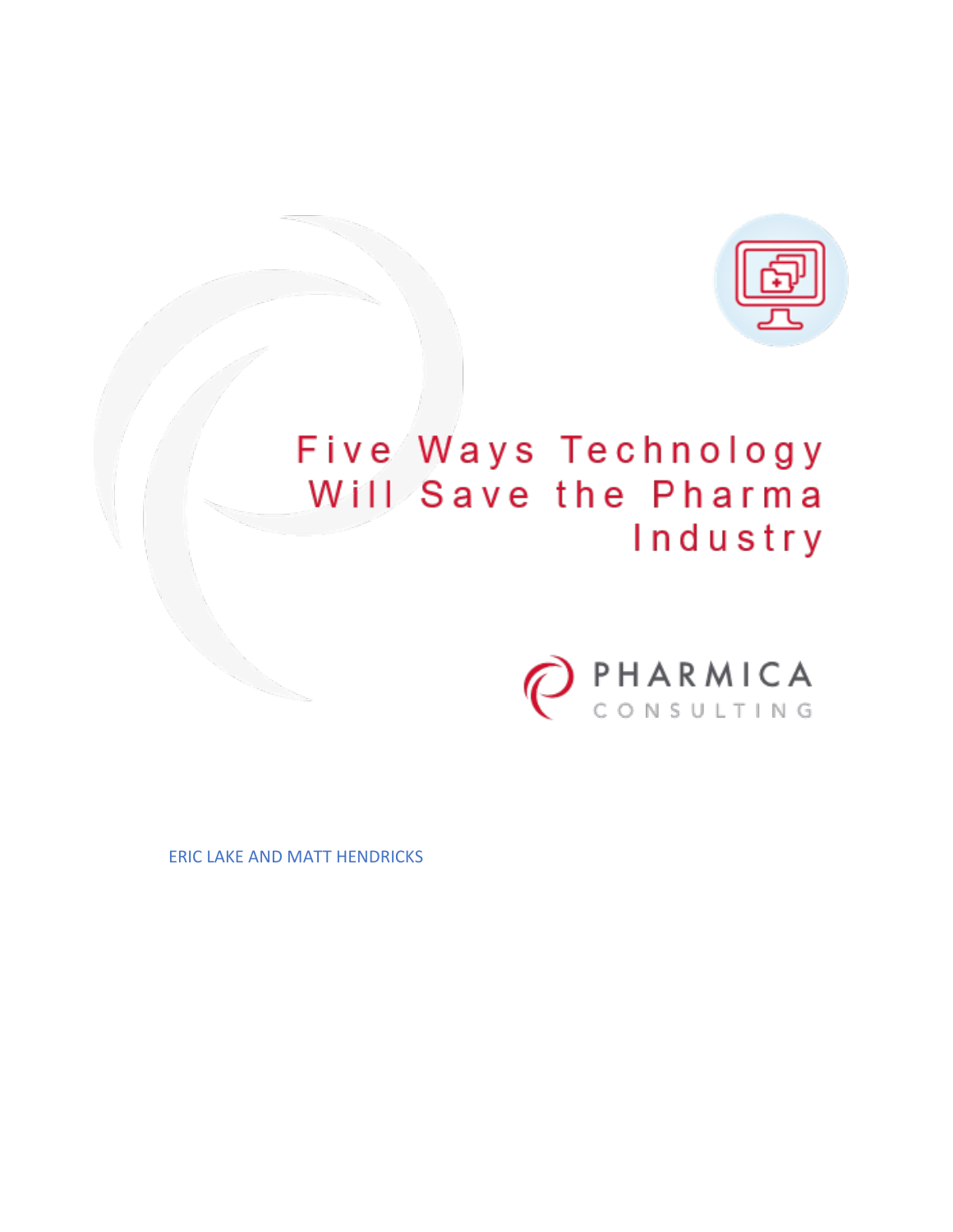

# Contents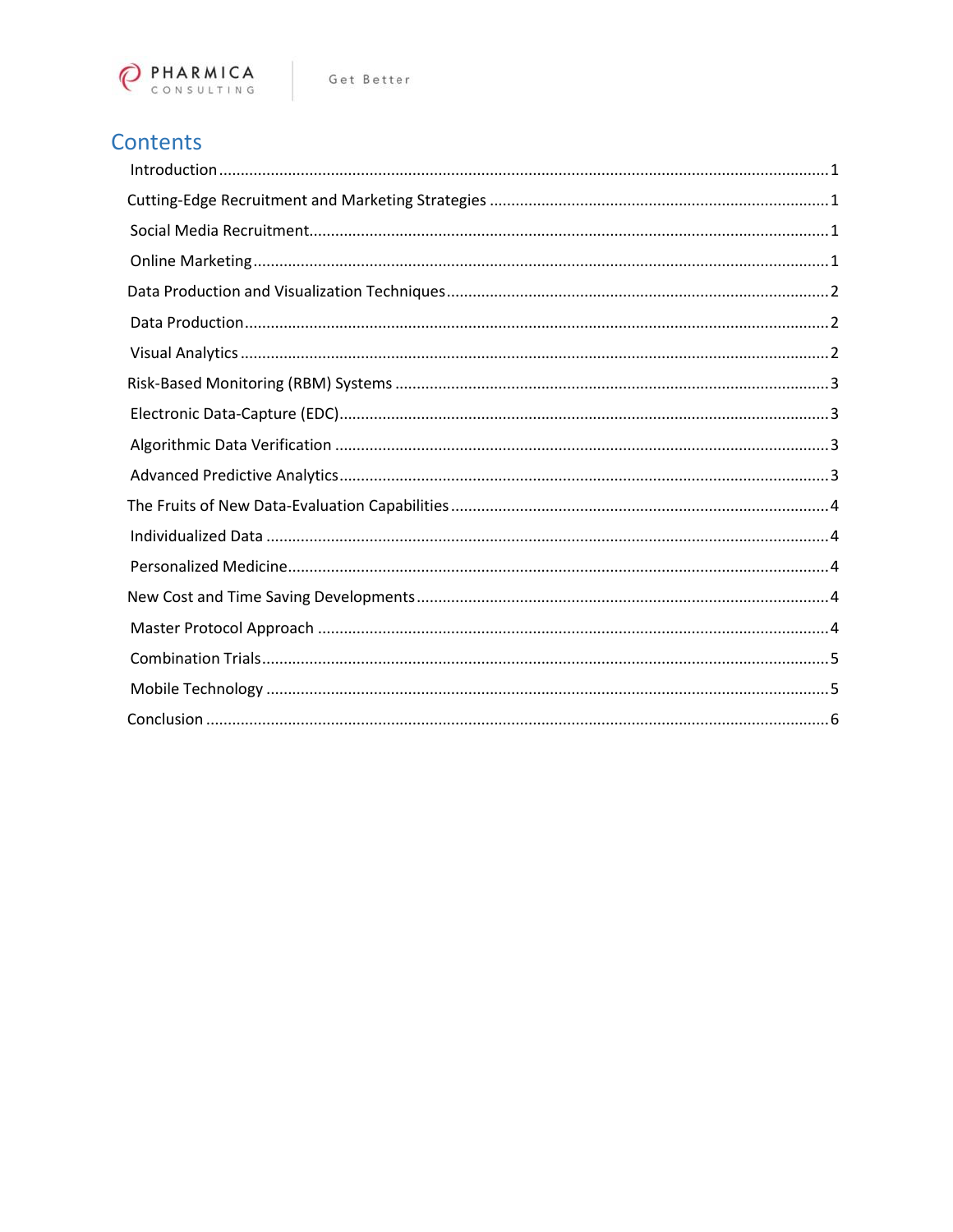

# <span id="page-2-0"></span>Introduction

Current trends and new developments in the way clinical trials are being conducted bode well for the future of the industry. The differences between next-generation and traditional clinical trial methods has great potential to a) streamline recruitment and marketing, b) generate larger quantities of useful data, c) improve safety standards through risk-based monitoring, d) evaluate data in a more person-specific manner, and e) achieve greater time and cost effectiveness via mobile technology, combination trials, and various other means.

Each of these areas of innovation will serve to enhance the effectiveness of clinical trial research in its own unique way. The net effect will be an industry that is faster, easier to manage, less expensive to engage in, and more effective at communicating its results. In some respects, these developments may end up "rescuing the industry," since more traditional trial methods already are beginning to recede in the face of a harsh and unpredictable legal environment. As lawsuits mount and health regulations pile higher, fewer and fewer trials are conducted in the interests of saving money. Next-generation clinical research, however, holds out promise to both overcome this financial dilemma and yield a superior end result.

Five of the most crucial areas in which clinical trials are changing for the better will be looked at below in more detail to help us better understand what the future of clinical research may end up looking like.

# <span id="page-2-1"></span>Cutting-Edge Recruitment and Marketing Strategies

#### <span id="page-2-2"></span>Social Media Recruitment

Without the ability to quickly and cheaply assemble a list of candidates interested in participating in a clinical trial, efficiency is effectively curtailed. Social media based recruitment methods address this dilemma by making it faster, cheaper, and easier to collect a group of interested potential participants.

By creating online patient communities, based on common conditions like arthritis or high blood pressure, a constantly available pool of trial subjects is obtained. Groups can also be assembled around areas of interest or filtered based on age, sex, race, or any other desired demographic breakdown.

While this method has much promise for the future, it also has its challenges and glitches at present. For example, it is critical to engage in conversation with subjects in, say, Facebook or Twitter patient communities. This, of course, takes time, effort, and a salaried position. Furthermore, a recent survey by Blue Chip Patient Recruitment found that out of 179 social media health communities, only 16% had ever actually taken part in a clinical trial. Part of the reason for this low participation rate may be the 36% who were worried about the credibility of online trial information and the 88% who desired to get their information from an actual doctor.

#### <span id="page-2-3"></span>Online Marketing

Without the ability to successfully advertise the results of a completed trial, it may be quite difficult to convince patients or customers to risk their health and money on a product they are unsure about.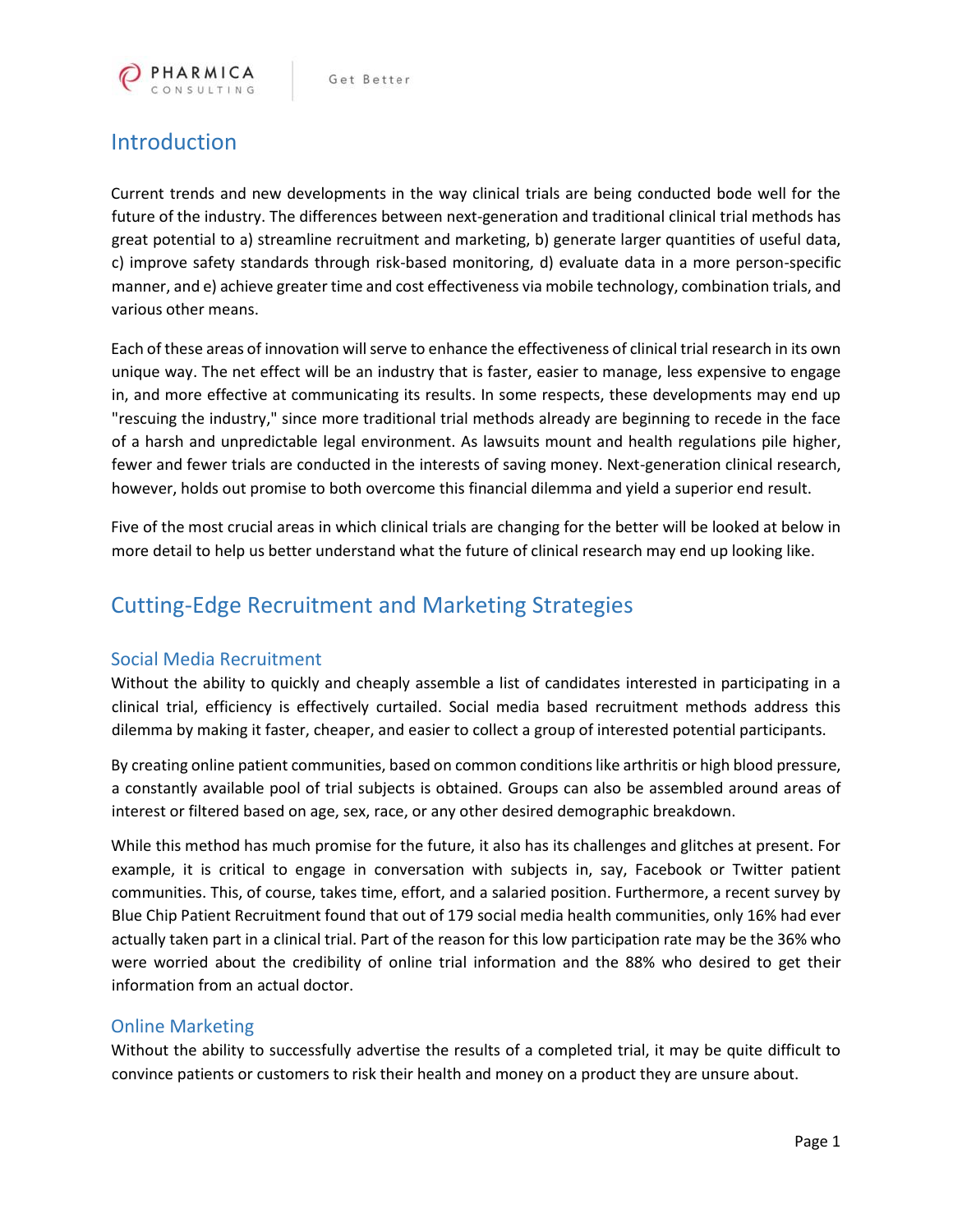

Marketing trial-results online may be as crucial to the success of a new drug, medical device, or other product as is its very development.

The latest inbound marketing strategies are outperforming outbound models and taking better advantage of the worldwide audience that the Internet provides. Some of these online ads consist of links, surveys, and audio-visual interactions interspersed within content the reader is already interested in. Others are social media driven, with easily shareable and downloadable content that "follows" specified target groups on Facebook and "is followed by" those same groups on Twitter.

# <span id="page-3-0"></span>Data Production and Visualization Techniques

#### <span id="page-3-1"></span>Data Production

The most cutting-edge class of clinical trials going on today are far larger and far more complex than those of the past. This fact leads to enormous data-generation, which lays the foundation for an improved costbenefit ratio.

Some data is still recorded manually and then quickly entered into a computerized record, but more and more data is being captured electronically and immediately fed to far-off processing centers. Sources of raw data include:

- Electronic health records and lab reports
- Medical images produced by digital devices
- Electronic diaries completed by participants

This data can come in any form: text, photographs, audio or video clips, and more. The individual data results can then be aggregated and arranged by highly skilled programmers using sophisticated computer software. Once duly captured, all data can be safely stored, systematically reviewed, and meticulously analyzed.

#### <span id="page-3-2"></span>Visual Analytics

This boon in data-production, however, is useless without accompanying methods of "mining" and effectively presenting it. First of all, the most relevant data must be selected, and this selected datum must then be "interpreted" to reach proper conclusions.

At this point, visual analytics and data integration tools can be used to make the results of the trial easier to grasp. This will include the traditional charts and graphs but go far beyond into more "interactive" territory such as 3D-video presentations, clickable slide shows, and other visual interfaces. The science behind these methods combines psychology, with complicated theories of optimal visual memory retention being involved, and computer programming skills in unique ways.

Visual analytics takes the raw results of clinical trials data and presents it in ways easier to grasp and remember. Researchers create theories that align computational data-analysis, analytic reasoning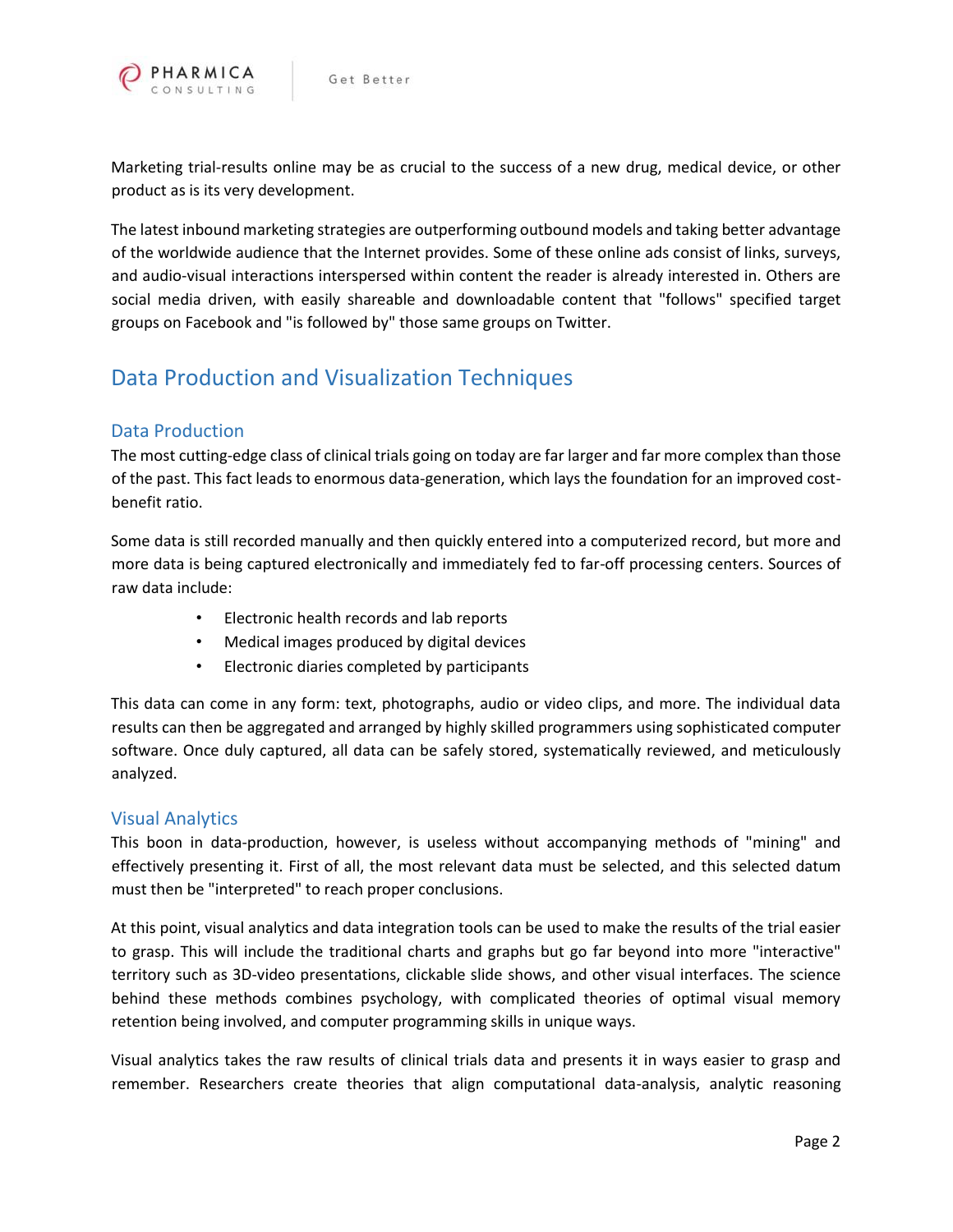

processes, and visualized data-structures to achieve greater understanding. Meanwhile, skilled programmers develop software that excels at making abstract concepts "visually traceable" and utilizes human-computer interactions to make presentations more memorable.

## <span id="page-4-0"></span>Risk-Based Monitoring (RBM) Systems

#### <span id="page-4-1"></span>Electronic Data-Capture (EDC)

Despite stringent efforts to keep participants safe, there are thousands of injuries and fatalities accompanying clinical research every year. This has led to a flurry of lawsuits, one recent example being Scott Scheer v. James Burke. Mr. Scheer's death allegedly stemmed from participation in a study involving hydralazine, and the Pennsylvania Superior Court's decision to allow the expert testimony of a clinicalpractices auditor set new precedent.

The use of EDC techniques to facilitate closer RBM may well have prevented the above litigation, and it certainly holds promise of shrinking risks to unprecedented low levels. EDC's moment-by-moment monitoring allows quicker detection and correction of errors, as opposed to retrospective analysis that may not reveal problems until too late.

#### <span id="page-4-2"></span>Algorithmic Data Verification

After EDC has collected the data but before on-site monitors assess reports, an intermediate process called "algorithmic data verification" is used to minimize the need for in-person verification of source data. Since case report forms can now be submitted digitally, such data can be centralized from multiple sites and then analyzed and monitored. RBM software algorithms scan this data for specific "triggers" associated with risks and inaccuracies. Unexpected patterns and data significantly "deviating" from multi-site averages is targeted for special attention.

#### <span id="page-4-3"></span>Advanced Predictive Analytics

Predictive analytics is the principle on which oversight personnel determine where, when, and how to verify the safety of participants. The basic idea is to determine the probability of failure at each juncture and to focus on the high-risk areas.

One of the most common causes of error comes from monitors neglecting data, misunderstanding it, or drawing wrong conclusions from it. Some of the best practices for preventing such mishaps include:

- Continuously operative central data-collection in immediate contact with monitors
- Regular review processes that verify the veracity of EDC-sourced data
- Risk-identification schemas customized to each trial and based on scientific and historical risk assessments
- Staff role-assignment for step-by-step risk-response procedures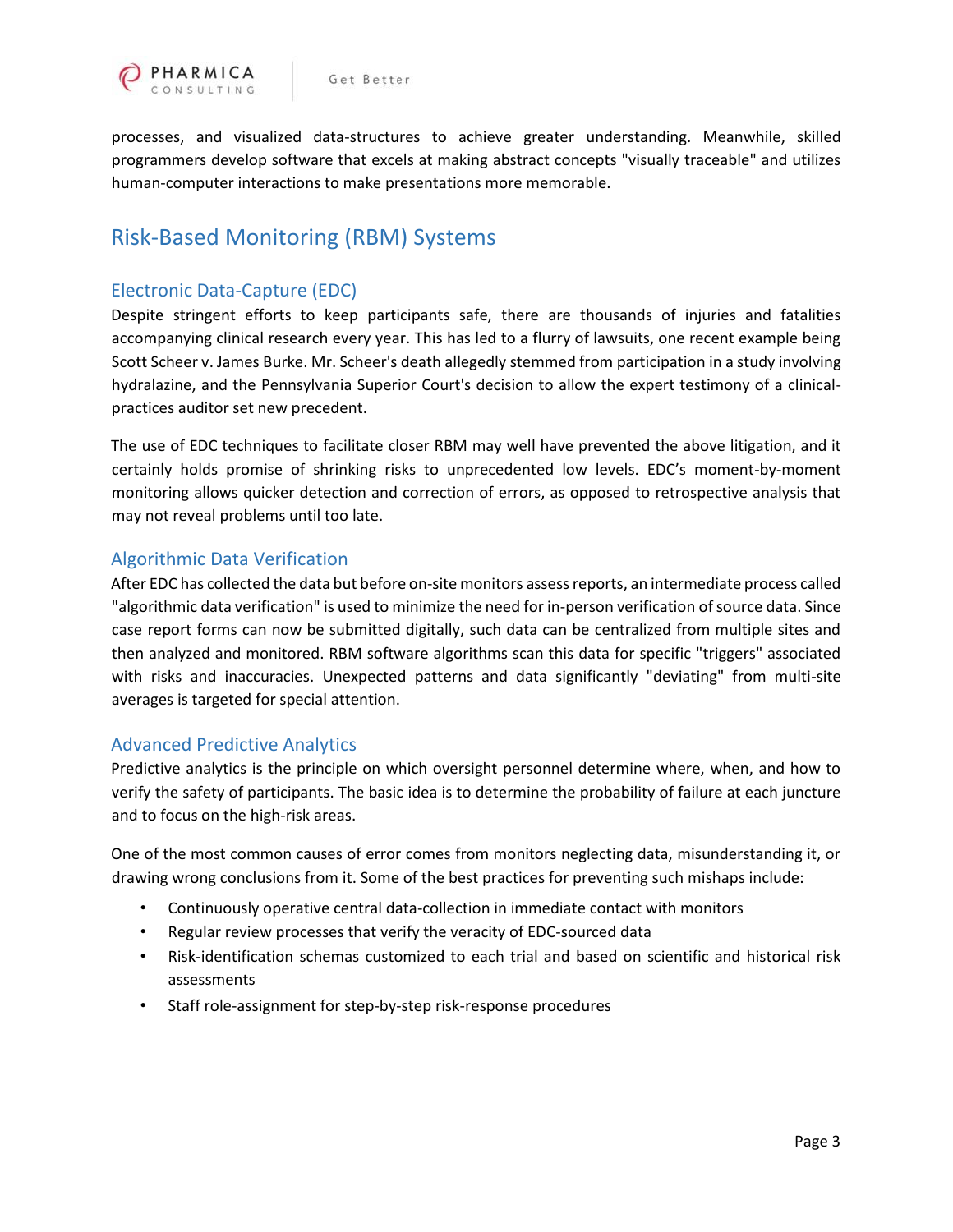

# <span id="page-5-0"></span>The Fruits of New Data-Evaluation Capabilities

#### <span id="page-5-1"></span>Individualized Data

New techniques are shifting the focus from population-wide averages, and even demographics, to the unique characteristics of individuals. A combination of new scientific knowledge and high-tech data processes have yielded highly person-specific information.

One example of how individualized data has been helpful is the new understanding of breast cancer. Originally, breast cancer was assumed to be "monolithic," but person-specific data led to the discovery of different tumor-types, each requiring different treatment. Whether cancer cells originated on the lining of milk ducts, in the milk-producing lobules, or in the breast's connective tissues, for example, is the singlemost important factor for determining treatment. Whether the cancer cells have hormone receptors for estrogen or progesterone and even the individual's genetic mapping can also be significant.

Thus, great progress has already come from individualized data, but challenges remain, including:

- 1. The costly and time-consuming process of mapping human genomes
- 2. The implementation of new research protocols that make each patient his own control
- 3. The difficulty of targeting rare diseases, given the small patient population

#### <span id="page-5-2"></span>Personalized Medicine

The direct offspring of individualized data is personalized medicine, a complex new field involving the close cooperation of person-specific data, advanced medical devices, pharmaceuticals, and hyper-specific disease diagnoses. This is one of the most "futuristic" aspects in clinical research, but it is already showing great promise.

One current study, for example, is examining the possibility of individualized treatment for hypertension of the arteries. The study seeks to discover how biomarkers may change the effectiveness of angiotensin receptor blockers (ARB) in different patients. ARB lowers blood pressure by preventing angiotensin from binding to muscle tissue surrounding blood vessels, which then enlarges those blood vessels and reduces pressure. A person-specific understanding of ARBs could affect which ARB and how much ARB is administered. For example, the ARBs irbesartan and candesartan have proven more effective in most patients, but a double-dose of the weaker ARB losartan is more beneficial to others. Knowing why ARB side effects hit some people harder than others and reducing their impact is another goal of the study.

### <span id="page-5-3"></span>New Cost and Time Saving Developments

#### <span id="page-5-4"></span>Master Protocol Approach

Major late-stage trials usually require dozens of time-consuming protocol approvals and take over two years to complete. To simplify and streamline the drug-approval process, many lung cancer and other cancer-related trials are resorting to ["master protocols"](http://www.nature.com/news/master-protocol-aims-to-revamp-cancer-trials-1.13176) that allow multiple, late-stage candidate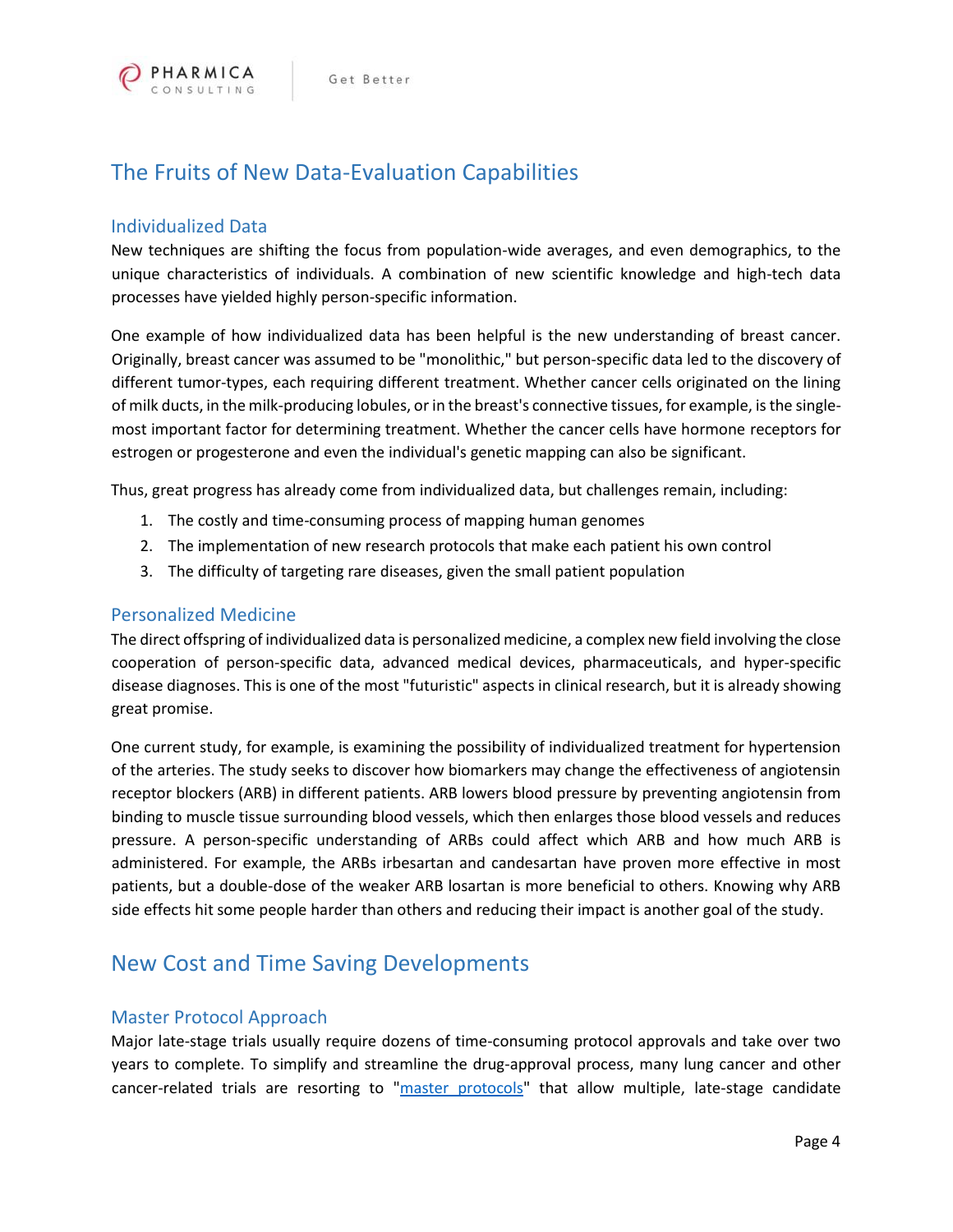

medications to be tested under a single protocol in hundreds of clinics all over the country. This new master protocol approach offers great potential to speed up and simplify the drug-approval process, while reducing operational redundancy across several similar trials. Instead of requiring each novel treatment to run through its own separate regulatory approvals, training, and all the other work which comes with the startup of a new study, this is done once through the master protocol. The different study arms may have separate screening criteria and as has been seen with lung and breast cancer studies, different novel therapeutics approaches. Not only is this approach more efficient, it is more in line with the mandates of personalized medicine. Beyond oncology, several opportunities exist for further explorations of the master protocol approach. In particular, specialized patient groups or other groups which have historically been difficult to recruit to clinical trials, such as the pediatric population, could benefit from leveraging a master protocol approach.

#### <span id="page-6-0"></span>Combination Trials

Combination trials involve the testing of two distinct medical devices in a single trial. In a heavily regulated and expensive clinical trials environment, they are becoming ever more common. A case in point is the breast cancer drug Herceptin and the HER2/neu receptor, its accompanying diagnostic. Many drug-eluting stents and their emitted drugs also were developed in combination-trial manner.

According to one Tufts Center estimate, the average cost to develop a new drug is a staggering \$1.3 billion, FDA regulations and malpractice suits being the main drivers of expense. It also takes, on average, 12 years for a drug to move from pre-clinical testing to actual use. The ability to test two regulated entities simultaneously greatly reduces both the cost and time involved.

#### <span id="page-6-1"></span>Mobile Technology

The explosion in mobile technology has impacted clinical trials by enabling the oversight of multiple, widely scattered clinics from one central processing center and by introducing health apps that monitor patients long-term while they reside at home. The ability to remotely gather patient data through on-body and in-body sensors, which monitor things like respiration, glucose level, and cardiac activity makes trials easier to participate in. Additionally, bring-your-own-device policies increase the odds of patient adherence and persistence. The end result is a process that is quicker, cheaper, and much more convenient to participants.

Some of the mos[t recent developments in mobile-assisted trials](http://mobihealthnews.com/45758/xlerates-third-class-tackles-clinical-trials-medication-adherence-oncology/) include:

- A fully mobile data aggregation and analytics platform put out by iClinical
- A mobile pill-organizer, by iPillBox, that will aid patient-adherence to complex pill schedules and allow doctors to monitor compliance online
- A touchscreen interface, by MedUX, that surgeons can safely use to digitally access case data without scrubbing out